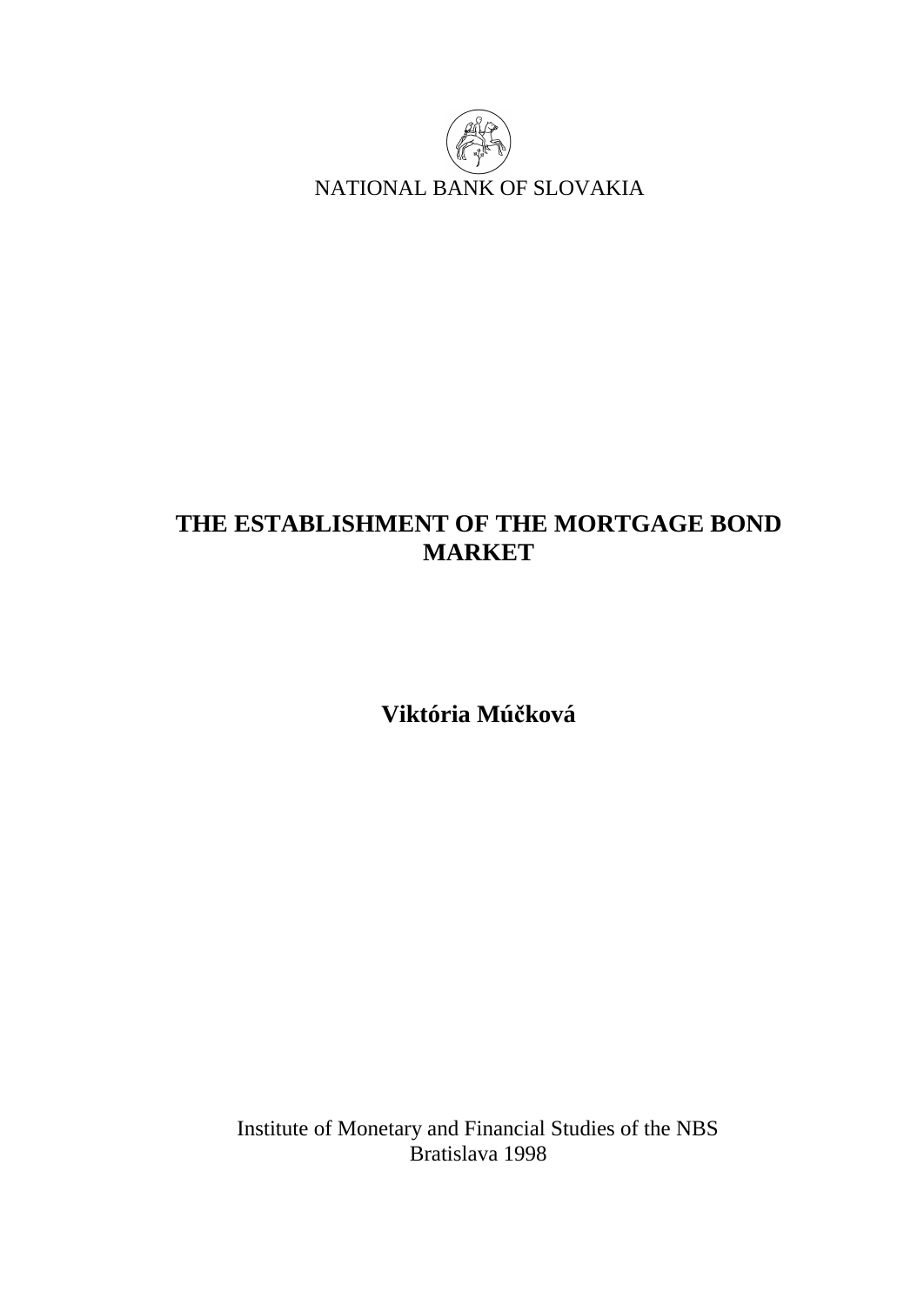**The establishment of the Mortgage Bond Market** 

### **Paper prepared for the second international conference "Central European Mortgage Bond Market"**

**held in Budapest, on November 12 -13, 1998** 

**Presented by** 

**Viktória Múčková**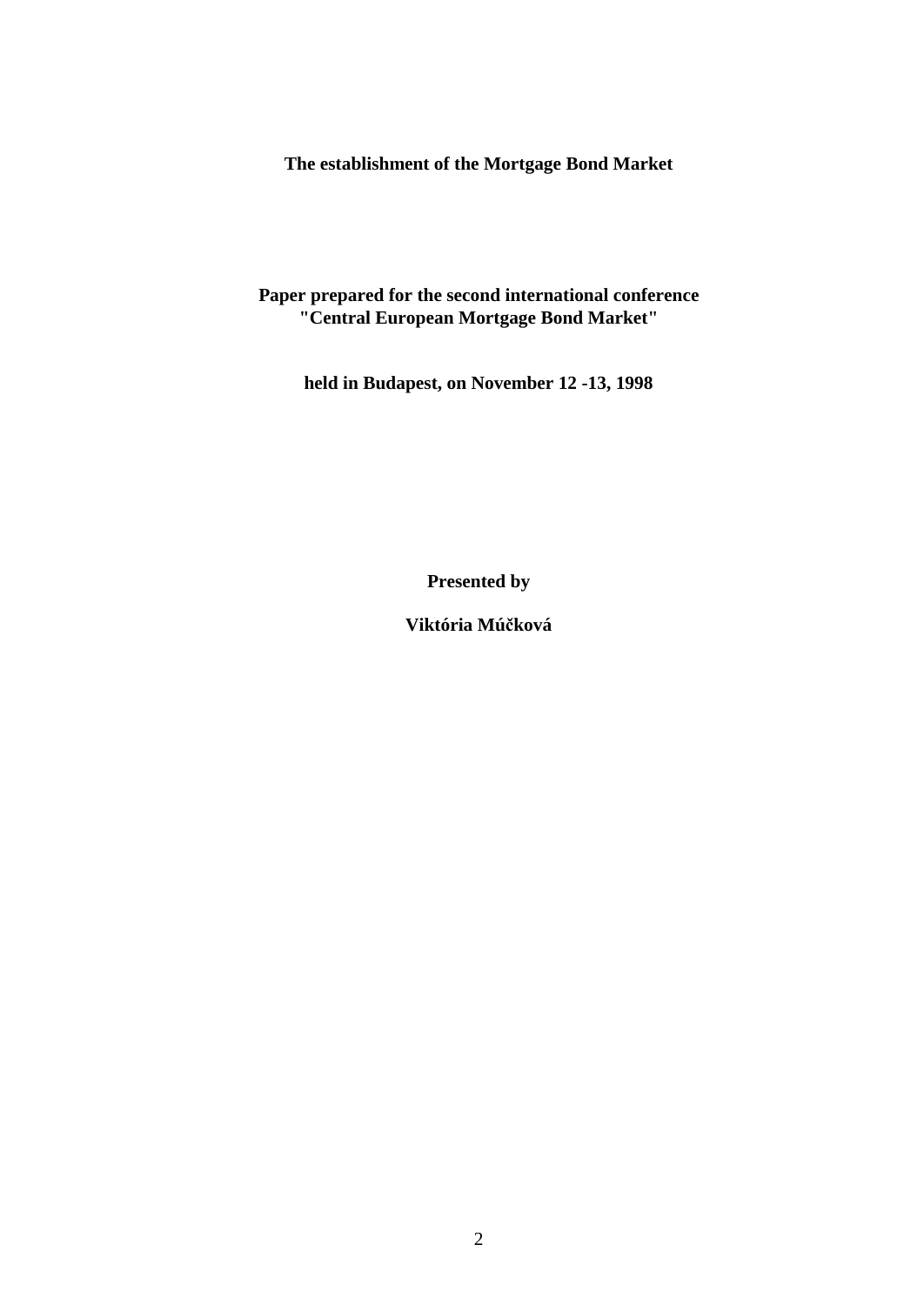## **How to establish a Slovak Mortgage Bonds Market? (Mortgage Products in Slovakia)**

### **Introduction**

A significant aspect to be taken into account during the valuation of banking system is the formation of a market for bank products with respect to the specific conditions under which banking institutions offer their products. The "reintroduction" of mortgage loans (ML) and mortgage bonds (MB) to the Slovak financial market must be viewed from two aspects. Firstly, the offer of bank products is extended by a new product, secondly mortgage ones are expeted to contribute to the revival of investment activities.

In advanced economies, there are various models of mortgage financing in use: the **deposit system**, an alternative of which is **the system of mortgage bonds** (or mortgage banks). In contrast to the classical deposit-based model, the mortgage bonds system uses a modified method for increasing the resources of banks: the issue and sale of special bank bonds - mortgage bonds (MB) on the capital market. The **secondary mortgage market** has been set up for the sale of mortgage loans or mortgage securities secured by special pools of mortgages - the process of securitisation of mortgage loans. A significant impetus for the establishment of the secondary market specialised institutions was the effort to extend the offer of mortgage loans, granted primarily for housing purposes. In some countries, there are so-called **government or government-backed institutions**, playing an intermediary role in the movement of financial resources on the primary market (they issue mortgage-backed securities).

In continental Europe, the German mortgage banking model is regarded as one of the most secure, most liquid and most sophisticated. In some Central European reform economies - the Czech Republik, Slovakia, Hungary and Poland - the legal framework of mortgage banking is based on the German system, adjusted to national conditions.<sup>1</sup> A generally valid and empirically confirmed fact is that the effective development of the market for mortgage loans and mortgage bonds is conditional upon the existence of an adequately functioning capital market, the removal of legislative barriers, and an equaly important role is paid by economic factors, such as the structure of interest rates, the size and structure of financial markets for the placement and saturation of mortgage bonds...

## **1. The Slovak mortgage loans and mortgage bonds** <sup>2</sup> **- basic features**

In Slovak legislation<sup>3</sup>, a mortgage loan is defined as a long-term credit with maturity of at least five years, covered by a lien on domestic real estate, and provided by a bank to legal entities and private individuals for the purchase, construction, reconstruction, and maintenance of domestic real estate; mortgage loans are financed (refinanced) **namely** by the issue and sale of mortgage bonds pursuant to separate regulations<sup>4</sup>. The maximum volume of a mortgage loan may not exeed 60% of the value of real estate (lending value) determined by the mortgage bank itself on the basis of an overall assessment of a property. Only the property´s permament features and the continuos return it represents are taken into account when assesing the lending value. (Over 60% limit only up to an amount not exceeding 15% of the total amount of provided mortgage loans).

 $\overline{a}$ 

 $<sup>1</sup>$  See Table 2.</sup>

 $2$  See Table 1.

<sup>&</sup>lt;sup>3</sup> The Banking Act, No. 21/1992 coll., with subsequent amendments.

<sup>&</sup>lt;sup>4</sup> Act on Bonds, No.530/1990 coll., with subsequent amendments.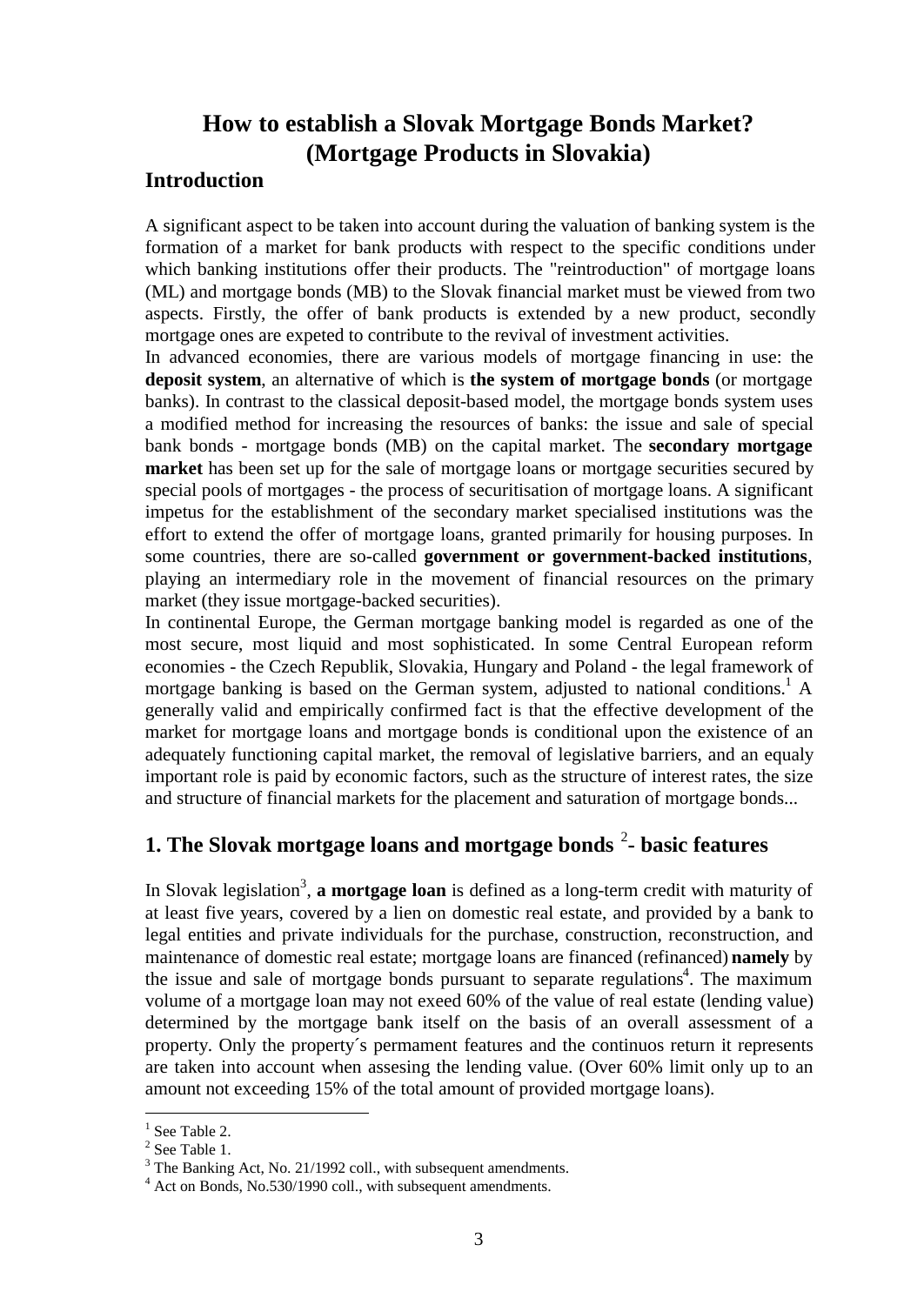**Mortgage bond** (Slovak equivalent-hypotekárny záložný list) is a special type of bonds, publicly tradeable, its name is protected by law, its par value (including yields) is covered by mortgage loans, the funds obtained by its sale are earmarked for the refinancing of mortgage loans. Furthermore, a bank engaged in mortgage business may deposit its free financial resources from mortgage transactions with a bank in Slovakia, or may use these funds for the purchase of mortgage bonds issued by other banks, Treasury bills issued by the National Bank of Slovakia, State Treasury bills and Government bonds.

Mortgage bonds are ordinary or substitute covered. Maximum limit for ordinary coverage is set up to 60% of real estate value; substite coverage limit is 10% of the total par value of issued mortgage bonds ( deposits with the banks based in Slovakia, governments bonds, treasury bills...)

**Mortgage business,** i.e. the mortgage loans providing and the issuance of mortgage bonds, may only be conducted by **banks licensed** for such activities. The minimum own capital reiquirement is 1 billion SKK (or an equivalent amount in fully convertible currency). The licence application must contain:

- general terms and conditions of providing ML
- the method of keeping a mortgage (coverage) register
- the proposal for appointment of the mortgage controller (mortgage trustee) and his deputy
- **·** the real estate assessment methods
- **·** the method of keeping a separate analytical record of mortgage activities within the bank´s accouting system

The purpose of a mortgage register is to keep a record, in a unified and simple manner, of mortgage loans (volume, maturity, characteristics of real estate based on an extract from the public land register; the value of the collateral calculated by the use of various methods, will create a basis for determing the mortgage loan value), which will serve for the mortgage bonds coverage. The controller´s task is to provide up-to-date information on the security and quality of MB coverage. He/she must ensure that the mortgage bonds are adequately covered and the assets used for their coverage are registered in the mortgage register.<sup>5</sup>

### **Remarks**

 $\overline{a}$ 

Despite the adoption of a basic legal framework, directly or indirectly connected with the imlementation of mortgage products, we are aware of the existence of potential obstacles (legal and economic as well) hindering the effective development of such banking activities. It is not enough to enact laws - the first practical experiences in mortgage activities confirm this thesis - they must also be enforced as effectively as possible. In this connection, we may emphasize fact that the legal barriers may be removed by amending and harmonising the existing system of legal regulations. The group of experts (representatives of ministries, NBS and bankers) is intesively working on banking act amendment and others (Civic Code, Income Tax Act, Investment Companies and Investment funds Act;... Decree No...of NBS on minimum reserves requirement,...). One of the crucial aims is to create not only the clear mortgage transaction rules, but to prepare the adequate conditions to attract mortgage products, of course in connection with economic and social enviroment in Slovakia. For clients (borrowers of mortgage loans on the one hand, buyers, holders of mortgage bonds on the other hand), the most

<sup>&</sup>lt;sup>5</sup> The regulations for keeping the register of mortgages, the mortgage controller´s role, tasks and duties are determined by the National Bank of Slovakia and the Ministry of Finance Decree No.16/1997.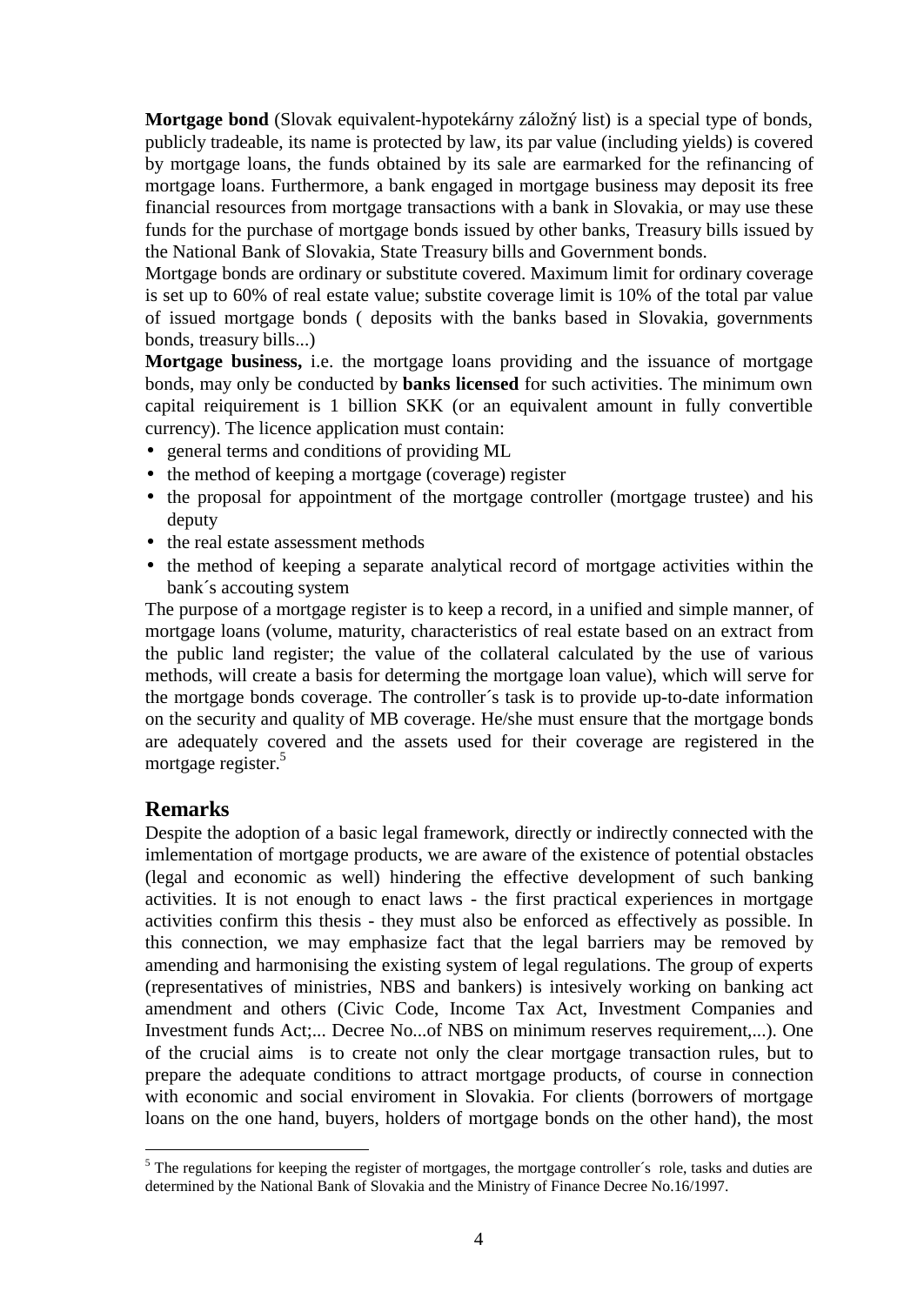important are the terms and conditions under which a mortgage products are offered. For a bank, acting as an intermediary, vital thing is to obtain funds, namely throuhg an issue and sale of mortgage bonds at a price attractive enough in comparison with other forms of investment activities (government bonds, corporate, and bank bonds, or mortgage bonds offered by competitors); naturally with respect to the level of market interest rates and risks, potential or actual as well. Lower MB's yields should be compensated for by their safety and liquidity, which is conditional upon the quality of ML's, rights of lien, character, the quality and saleability of property pledged as collateral. Only in this case will investors be willing to purchase such bonds. The solution finding in this way could mean to create conditions for mortgage bonds market.

Now, let me turn to the question: how to establish mortgage bonds market in Slovakia. Up to now no Slovak banks have issued mortgage bonds. That is why I am not able to exhaust all mortgage business problems. I will try to pay attention the most important ones in connection with the first experiences.

## **2. Financial market development or how to establish mortgage bonds market in the SR?**

Security, quality, liquidity, and the level of demand for extensive issues of mortgage bonds will depend on the gradual formation (generation) of the so called coverage bloc as well as on the development of the capital market, existence and interest of institutional investors with long-term financial resources (insurance companies, pension funds, investment companies and funds), domestic and foreign as well.

That is why it is necessary (as early as possible) to develop such intensive schemes for potential investors so that they will be willing to use their free financial resources for the purchase of mortgage bonds, while the long term use of these funds should be considered in the schemes. The overall demand can be promoted by the rules of secure investments practised by institutional investors, especialy insurance companies and pension funds. For example, some EU countries has adopted a rule whereby insurance companies and pension funds have to safely put 70% of their reserves into safe securities-government and mortgage bonds.

### **2.1 Institutional framework**

 $\overline{a}$ 

## 2.1.1 Banking sector development<sup>6</sup> - number of mortgage banks

Although three residents banks - Vseobecna uverova banka, a.s., (General Credit Bank, joint stock company), Slovenska sporitelna, a.s., (Slovak Savings Bank, joint stock company) and Hypo-Bank Slovakia, a.s. (Vereins-Hypo, joint stock company; 100% German capital participation) was granted by licence last year, only one bank has started to provide mortgage loans - the mortgage loans portfolio creation; at the same time the bank is preparing for the first mortgage bonds issue (at the end of this year).

Further bank institutions - Istrobanka, a.s. obtained the licence in November 1998; Prva komunalna banka,a.s., (First Municipal Bank) is waiting for permission. **Remark**

<sup>6</sup> Basic data on Slovak banking sector development are contained in Tables 3, 4, 5 (excl.specialized banks). Table 6 - in the mortgage banks collum is included the potential mortgage business licence holder as well. (First Municipal Bank).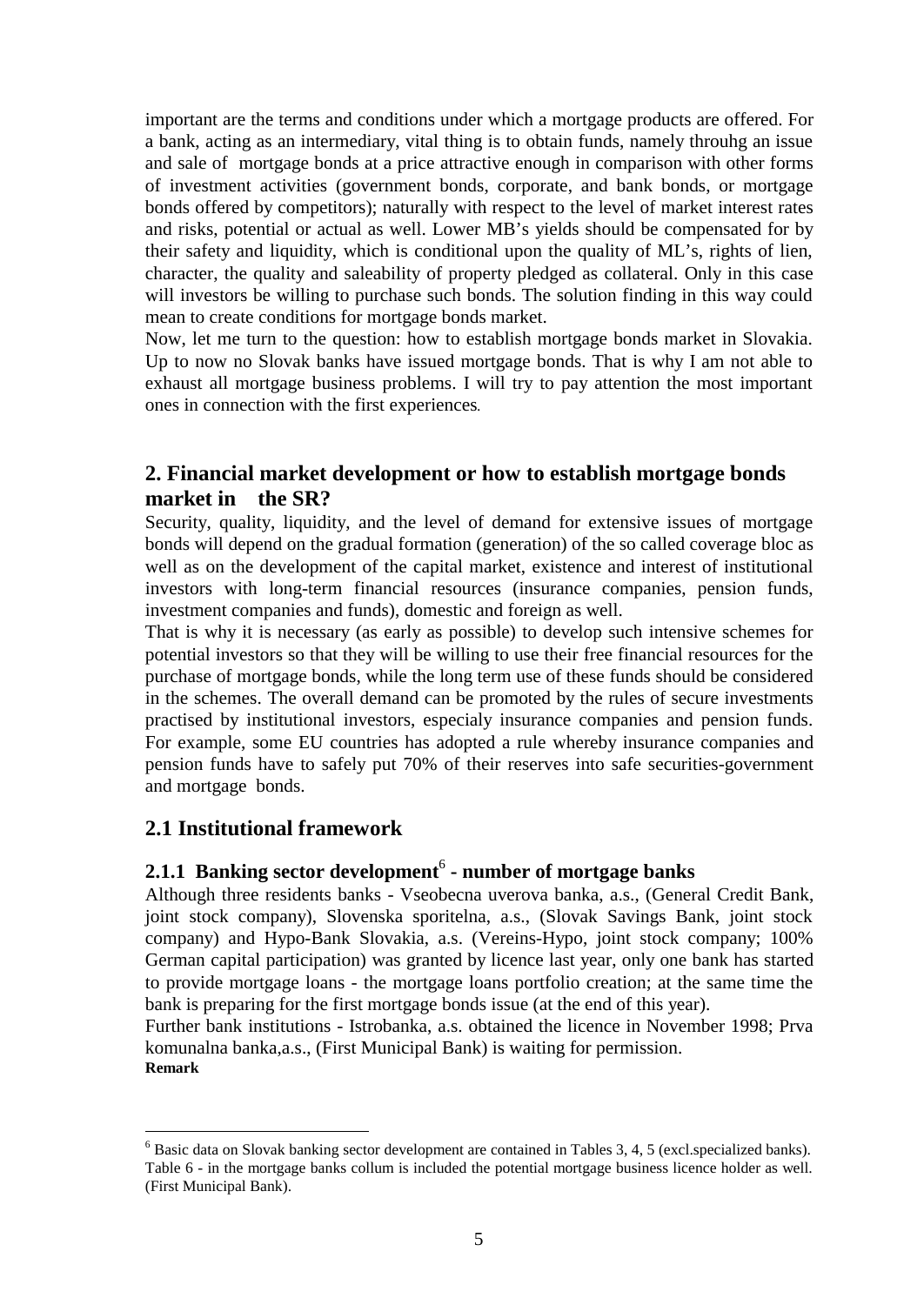The licence does not have the nature of a single one, since the bank must apply for a licence for each issue of mortgage bonds. The relevant provisions of the Act on Bonds specify the prescribed forms of bonds, licence applications, the method of issue, bond yields, repayrement, etc., while decision in the matter of an application is made by the Ministry of Finance within two months. As a result, the entire system is becomes more time-consuming, less flexible and more expensive. A possible solution for the future is the introduction of a single licence (to achieve status of a permanent issuer-the question is under discussion).

#### **Legal framework for prudential regulation of banking activities**

The legal framework for prudential sector activities is formed by the banking act, provisions of the NBS on-licensing requirements, capital edequacy, large credit exposure, liquidity ratio, open foreign exchange position; on rules of evaluating banks´claims and off-balance sheet liabilities according to the risk contained therein and of reserving funds in order to provide against those risks; Act on the protection of bank deposits. We will concentrate on decisive regulations.

#### **Solvency ratio (Capital to risk-weighted assets)**

The purpose of the Decree No.5/1997 of the NBS on capital adequacy of banks is to establish the minimum ratio of capital risk weighted assets of a bank; this limit was set up at the international stardand of 8%. According to this Decree, mortgage loans if the claimed value does not exceed 60% of the collateralized assessed property value have **risk weight 50%.** 

#### **Credit risk exposure**

Banks are obliged to limit their net credit risk exposure so that: the net credit risk exposure towards a specific customer or economically linked group of customers shall not exceed 25% of the bank's capital; towards a bank operating in the SR, a bank located in a Zone A country, .... shall not exceed 80% of the bank's capital; towards a person having a special relationship with the bank, and legal entities (except banks) in which the bank has an equity participation of 10% or more, or which are under the bank's control, shall not exceed 25% of the bank's core capital; the aggregate amount of all credit risk exposures that exceed 15% of reporting bank's capital shall not exceed 800% of the capital of the banks concerned.

#### **NBS Provision No. 3/1995**

The purpose of this provision is set uniform rules of correct reporting and evaluating banks´claims and off-balance sheet liabilities. The risk of non-payment, contained in claims, is identified by analysing the client and the claim according two main criteria: results of a financial analysis of the client and assessment of his economic situation or moral standing; the clients´delays in repaying his obligation towards the bank. Claims are classified into five categories: 1. standard claims, 2. special mention claims, 3. substandard claims, 4. doubtful, and 5. loss claims. In compliance with the rules of prudential banking the bank reserves funds for providing against contingent losses that could results from risks contained in claims or from off-balance sheet liabilities. These funds have a form of provisions or reserves, in exceptional cases the form of specific reserves funds in the minimal amount of: 5 % of the nominal value for special mention claims, 20% for substandard claims, 50% for doubtful claims, 100% for loss claims.

#### **Minimum reserves requirement**

Under the Decree No.1/1995 on minimum reserves requirement of the NBS - minimum reserves requirement of the banks which realized mortgage business is set up to 3% from the issued mortgage bonds.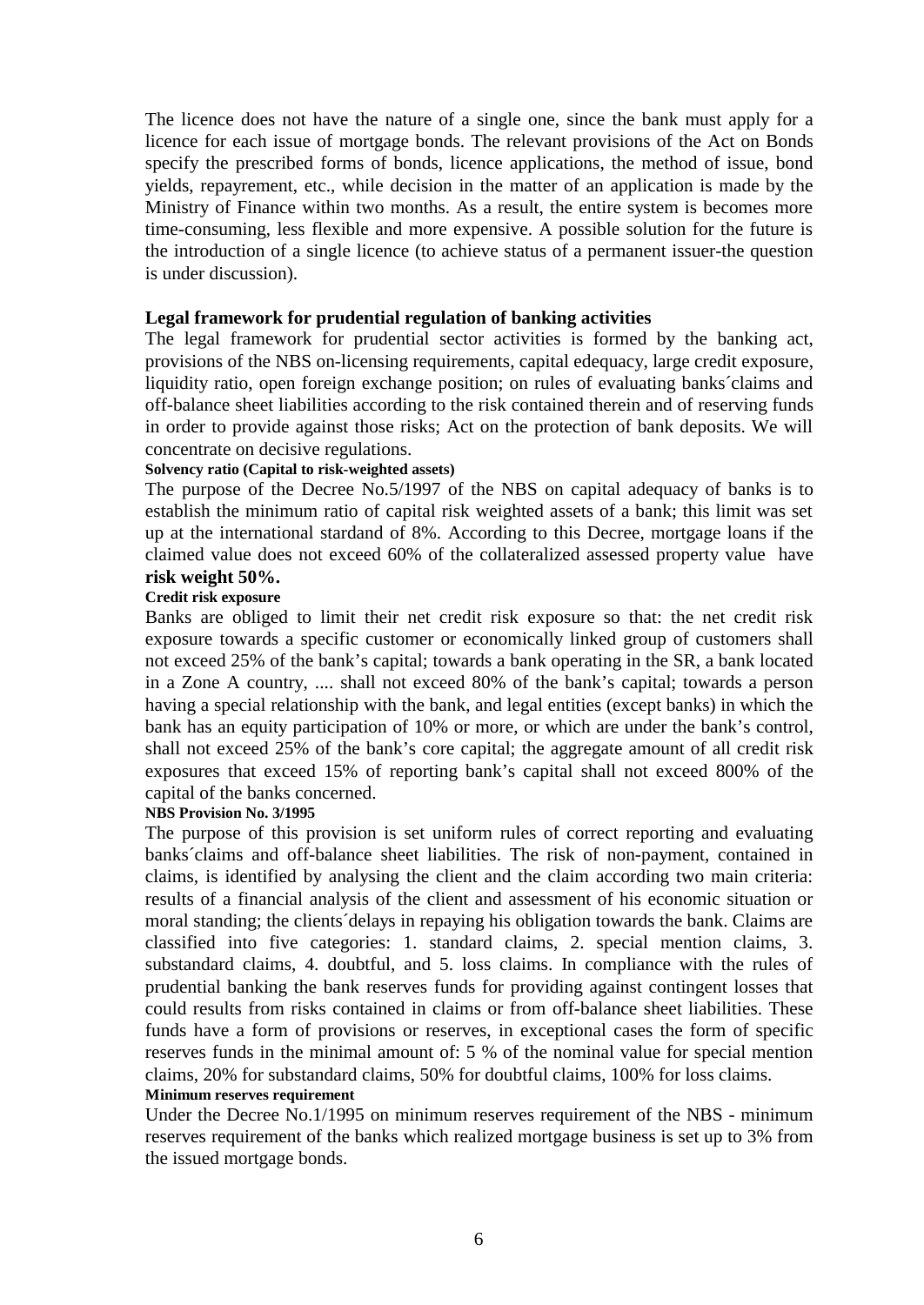According to the amended Decree, the mortgage bonds will be excluded from this calculation (Decree is prepared, we are expecting the Bank Board of the NBS confirmation-at the end of November).

#### **2.1.2 Potential (institutional) investors**

The current development of investment activities is determined by two major resources deposits of the population and entrepreneurial sector in banking istitutions<sup> $\bar{j}$ </sup> and insurance premius acquired by insurance companies. Although in 1997 the ratio of premium written to GDP in current prices reached the value of 2,59% (in 1996 2,37%), in comparison with other advanced countries there is a lot to do. From the point of view of long-term financial resources we may consider pension insurance-the non-commercial and the commercial pension insurance supplement in particular. Higher volumes of resources will be generated by pension funds in two-three years.

#### **Insurance companies**

 $\overline{a}$ 

Basic framework of the Slovak insurance market is laid down by the Act No. 24/1991, coll., on insurance, with subsequent amendments. For investments in the mortgage bonds is very important the Decree of Ministry of Finance No. 136/1996 on the creation, use and ways of placing the reserves of company. The main criterion for the reserves placing are security, liquidity, profitability, reserves diversification. According to this Decree the insurance companies may use the reserves for the mortgage bonds purchase up to the amount 20% (of their reserves). Is it enough or not? The answer on this question is opened. (Movement of financial flows of institutional investors, see Diagram No.1).

#### **Insurance market devolepment-short overwiew**

#### **Increase of the number of insurance companies:**

|               | 1993 | 1994 | 1995 | 1996 | 1997 |
|---------------|------|------|------|------|------|
| <b>Number</b> |      |      | 16   |      | ⊿J   |

Of all insurance companies in the SR ten companies have 100% Slovak capital, seven companies 100% foreign capital and the rest-six insurance companies were founded on the basis of mixed capital. The growth of share capital achieved, when compared the year 1996 and 1997, 22%. Share capital value, by 1 January 1998, was SKK 4,662 billion. Together with increased competition more important becomes also the quality of the products and services offered where the positive shift is noticeable as well. More than 200 insurance products constitute a wide range of offers for the potential clients.

Despite the fact that total reserves decreased by 7,1%, i.e. from SKK 32 428 billion in 1996 to SKK 30 129 billion in 1997 the creation of reserves in life insurance recoded the rise of more than 10%, from SKK 21 468 billion in 1996 to SKK 23 685 billion in 1997.

In 1997 the Slovak insurance market continued to grow with marked dynamics. Total value of premium written stood at SKK 16,968 billion which represents the rise of 23,1%. The share of the insurance companies in total premium written was 72% and of life insurance 28%.

 $<sup>7</sup>$  In comparison with other financial intermediaries the substantial part of savings (short-term, intermediate-</sup> term and long-term ) are deposited within the banks. High interest rates volatility on the financial (banking) market influences the investors decisions.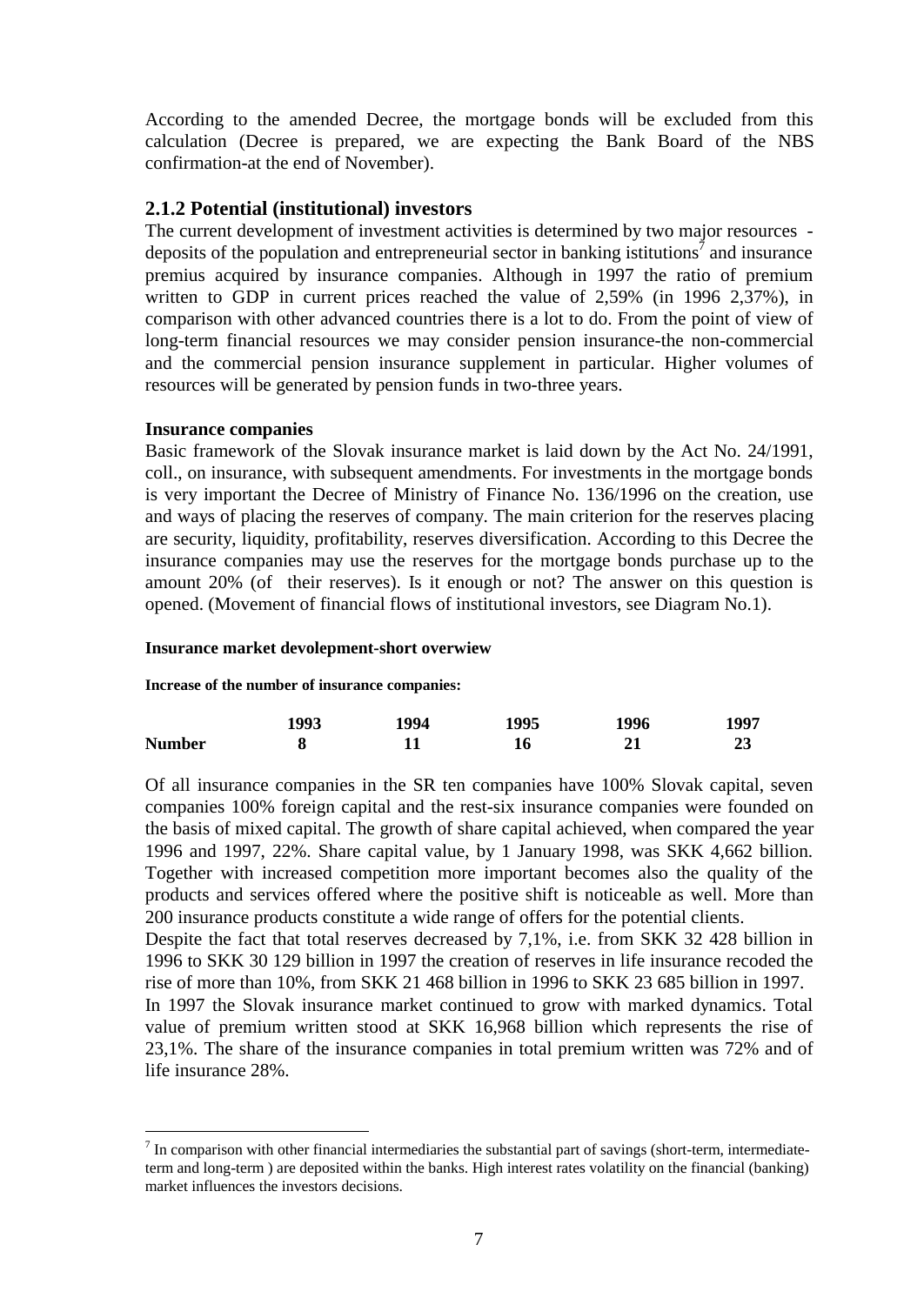In this year two insurance companies has started their activities- Life insurance company-Wustenrot (equity capital-80 mil SKK; foreign capital participation - 45% Austrian, 45% German, 10% VUB-Wustenrot-building society); non-life Ins. company AIG Slovakia (equity capital 70 mil SKK; 100% American capital participation).

## **2.2 Capital Primary Market**

#### **Government Bonds**

There were 39 issues of government bonds in 1998 (January-September). Total outstanding government bonds reached Sk 92 048 392 000 billion. Most of them had a short redemption period-1year, only 5 issues 2 year. Given their short maturity, the government bonds offered in the primary market were exposed to developments in the money market (e.g. six month deposit interest rates have been increased over 30%), which explains why yields have climbed up (e.g. in the 3Q yields to maturity moved as following: min. from 17,45% to 27,90%; average from 17,62% to 28,85%; max. from 17,95% to 29,45%; the investors requirements for yields to maturity were more higher). Government bonds ownership structure: banks-84%, legal entities-7%, individual investors-1%, non-residents-8%.

#### **Publicly Negotiable Non-Government Bonds**

In this period total issues of publicly negotiable non-government bonds reached Sk 1, 924 million ( in 1997 Sk 7,284 million; in 1996 Sk 22,260 million). The main reason of the decrease is the high attractiveness of government bonds. That is why, the issuers of the non-government bonds are not able to compete with government bonds.

#### **Conclusions (remark)**

.

Although a lot of problems we will have to overcome (macro and micro as well), one of the crucial aspect is to work out such instruments system, the introduction of which could increase the mortgage products attractiveness . What measures are prepared?

- **·** legal framework Trade Code, Civic Courte Order, Execution Act, Act on investment companies and investment funds, Act on income tax, Act on State Housing Development Fund; the critical problem-recodification of the Civic Code
- **·** stimulative mechanismus mortgage loans interests subsidies and mortgage bonds tax-deductability

We realize fact that all proposals will be depending on our new government economic programme, harmonizing financial and monetary policies, banking sector restructuring...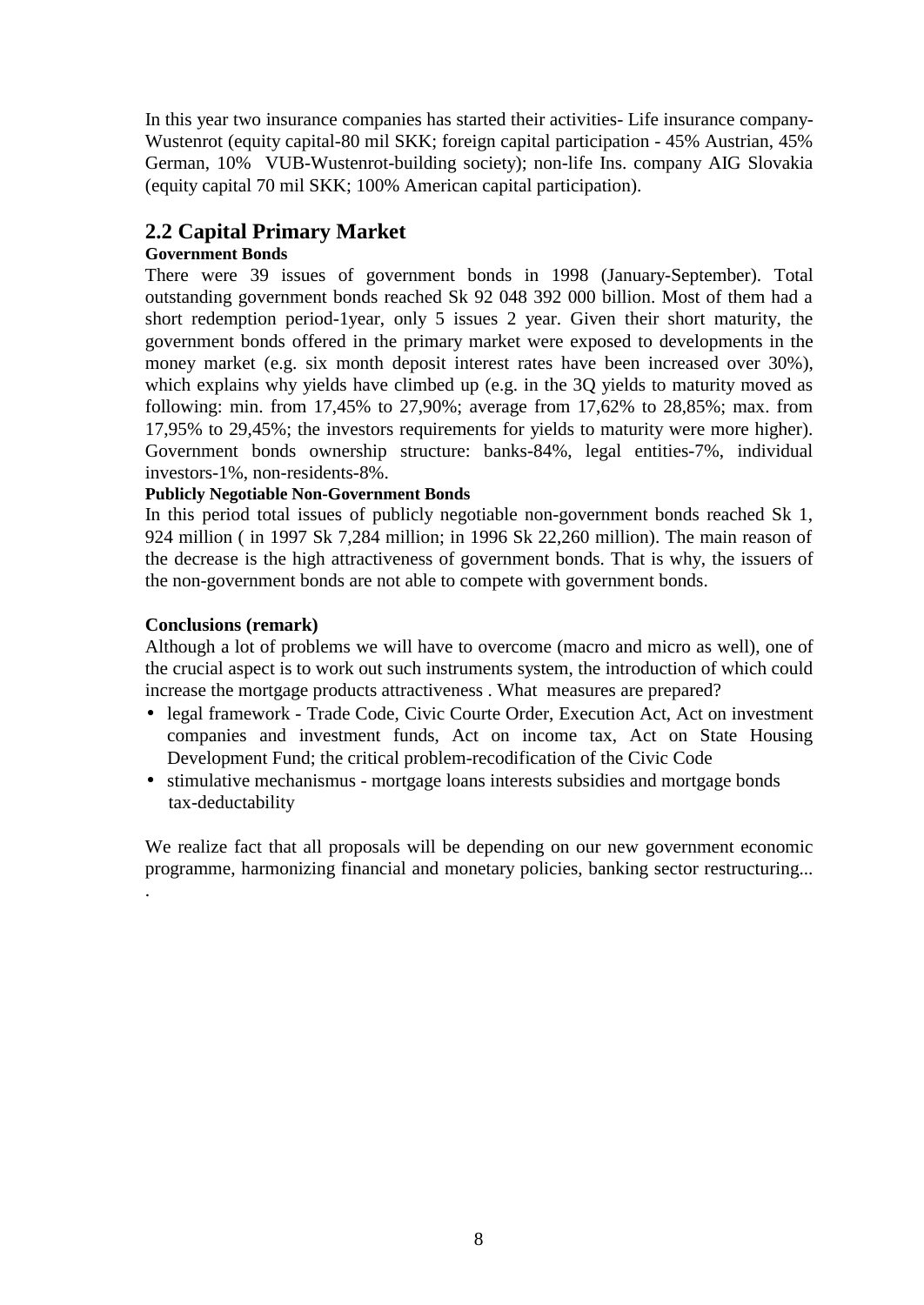| Basic characteristics of a mortgage loan and MB | Table 1 |
|-------------------------------------------------|---------|
|-------------------------------------------------|---------|

| Dasit that acteristics of a mortgage foan and mid                                                                                                                                                                                                                                                                                                                                                           |                                                                                                                                                                                                                                                                                                                                                                                                                      |
|-------------------------------------------------------------------------------------------------------------------------------------------------------------------------------------------------------------------------------------------------------------------------------------------------------------------------------------------------------------------------------------------------------------|----------------------------------------------------------------------------------------------------------------------------------------------------------------------------------------------------------------------------------------------------------------------------------------------------------------------------------------------------------------------------------------------------------------------|
| <b>Mortgage Loan</b>                                                                                                                                                                                                                                                                                                                                                                                        | <b>Mortgage Bonds</b>                                                                                                                                                                                                                                                                                                                                                                                                |
| A mortgage loan is:<br>a long-term credit with a maturity of at least<br>5 years.<br>really secured by a lien to real estate within<br>-<br>the state frontiers.<br>financed or refinanced namely by means of<br>-<br>the issue and sale of MB.                                                                                                                                                             | A mortgage bond (MB):<br>is a special, publicly tradable bond<br>its name is protected by law, this bond must<br>$\overline{\phantom{a}}$<br>have the designation "mortgage bond" (in<br>Slovak "hypotekárny záložný lisť").<br>the nominal value, including yields is<br>$\blacksquare$<br>covered by mortgage loans.<br>resources obtained for the (re)financing of<br>$\overline{\phantom{a}}$<br>mortgage loans. |
| A mortgage loan (re)financed in the above<br>mentioned way may be granted only by banks<br>which have obtained a licence to do this.<br>The coefficient of the level of security covering a<br>mortgage loan by real estate is legally determined<br>at 0.6 (or the proportion of credit to the value<br>(price) of the real estate is 60%).                                                                | MB can be issued by banks which have obtained<br>a licence for performing mortgage transactions.<br>principle coverage, so-called ordinary<br>The<br>coverage, for coverage of issued MB can use only<br>mortgage loans, which do not exceed 60% of the<br>value of<br>real estate; so-called substitutive<br>coverage is limited to amounts of 10% of the total                                                     |
| The licensed bank will determine the value of the<br>immovable on the basis of a general assessment<br>of the real estate.<br>A mortgage loans may not be secured by a lien on<br>real estate on which lien already exist, in favour<br>of a third party or for the purpose of limiting the                                                                                                                 | nominal value of the issued MB, and only for<br>precisely specified assets (deposits in the NBS,<br>NBS bills, deposits in bank, cash, state bonds,<br>treasury bills, MB, municipal bonds issued by<br>other banks).<br>Temporary (mortgage) bonds may be issued by                                                                                                                                                 |
| transfer of such real estate (excluding building<br>saving banks, SHF)<br>A bank which performs mortgage transactions<br>may temporarily deposit free financial resources<br>obtained from mortgages in a bank or branch of a<br>foreign bank with its headquarters in the Slovak<br>Republic, use them for purchase of MB,<br>commercial obligations issued by another bank,<br>NBA bills, treasury bills. | the bank up to six months after obtaining a legally<br>valid licence to perform mortgage transactions on<br>the basic of a decision of the general meeting, up<br>to a level of 50% of the equity of the bank, with<br>the condition that it is obliged to exchange them<br>for MB as defined above within 2 year from their<br>issue.                                                                               |
| A list with the extent of mortgage loans, which<br>cover MB must be recorded by a bank in its<br>register of mortgages.                                                                                                                                                                                                                                                                                     |                                                                                                                                                                                                                                                                                                                                                                                                                      |
| The NBS, after agreement with the Ministry of<br>Finance and on the proposal of the bank, will<br>appoint the mortgage trustee and his deputy,<br>whose role is to supervise mortgage transactions.                                                                                                                                                                                                         |                                                                                                                                                                                                                                                                                                                                                                                                                      |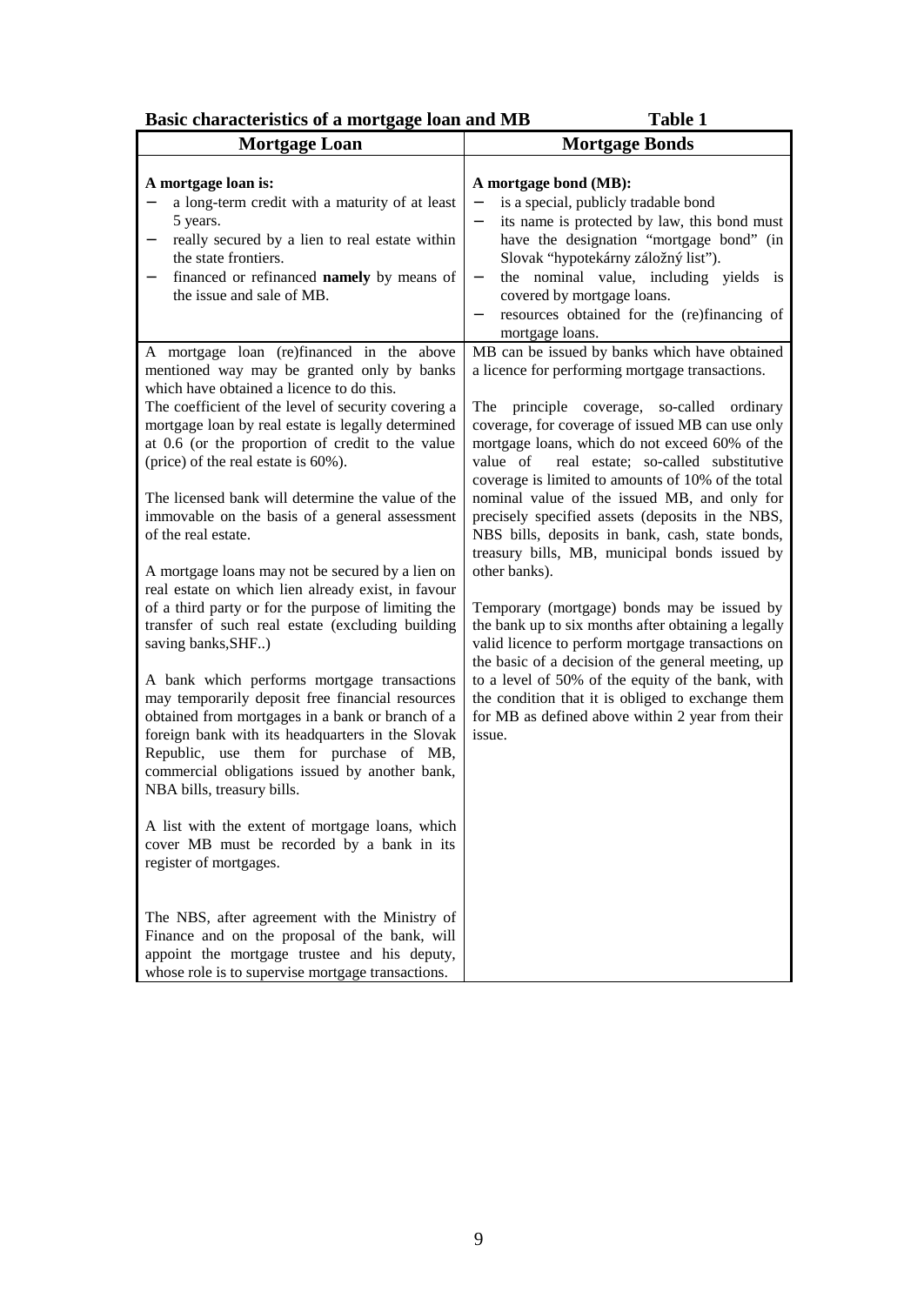## **Table 2**

|                                                                 | Germany                                                                                                                            | <b>Czech Republic</b>                                                                                                                                                                                                                                                                                                                                                                                                              | Slovakia                                                                                                                                                                                                                                                                                                                                                                                                                       | <b>Hungary</b>                                                                            | Poland                                                        |
|-----------------------------------------------------------------|------------------------------------------------------------------------------------------------------------------------------------|------------------------------------------------------------------------------------------------------------------------------------------------------------------------------------------------------------------------------------------------------------------------------------------------------------------------------------------------------------------------------------------------------------------------------------|--------------------------------------------------------------------------------------------------------------------------------------------------------------------------------------------------------------------------------------------------------------------------------------------------------------------------------------------------------------------------------------------------------------------------------|-------------------------------------------------------------------------------------------|---------------------------------------------------------------|
| 1. Legal norms<br>(minimum framework)                           | Law on Mortgage Banks<br>(separate law)                                                                                            | • Act $530/1990$ on Bonds<br>Collection of Laws, in the<br>wording of subsequent<br>guidelines<br>Act on Banks No<br>21/1992, Collection of<br>Laws, in the wording of<br>subsequent guidelines<br>• Commercial Code Act No<br>513/1991 Collection of<br>Laws, in the wording of<br>subsequent guidelines<br>• Bankruptcy and<br>Settlement Act No.<br>328/1991, Collection of<br>Laws, in the wording of<br>subsequent guidelines | • Act on Banks No<br>21/1992, Collection of<br>Laws, in the wording of<br>subsequent guidelines<br>Act 530/1990 on Bonds<br>Collection of Laws, in the<br>wording of subsequent<br>guidelines<br>• Bankruptcy and<br>Settlement Act No.<br>328/1991, Collection of<br>Laws, in the wording of<br>subsequent guidelines<br>Commercial Code Act No<br>513/1991 Collection of<br>Laws, in the wording of<br>subsequent guidelines | Act on Mortgage Credit<br><b>Companies and Mortgage</b><br><b>Bonds</b><br>(separate law) | Act on Mortgage Bonds and<br>Mortgage Banks<br>(separate law) |
| 2. Minimum Size of<br><b>Founding Capital</b>                   |                                                                                                                                    | 500.0 million CZK<br>(set by a directive of the<br>CNB                                                                                                                                                                                                                                                                                                                                                                             | 1.0 billion SKK<br>(set by a directive of the<br>NBS)                                                                                                                                                                                                                                                                                                                                                                          | 3 billion HUF                                                                             | will be set by the bank<br>supervisory commission             |
| 3. Ratio of the mortgage<br>loan to the value of real<br>estate | 60 percent<br>over this limit only up to an<br>amount not exceeding 20<br>percent of the total amount<br>of provided mortgage loan | 70 percent                                                                                                                                                                                                                                                                                                                                                                                                                         | 60 percent<br>over this limit only up to an<br>amount not exceeding 15<br>percent of the total amount<br>of provided mortgage loan                                                                                                                                                                                                                                                                                             | 70 percent<br>(including bank guarantees)                                                 | 60 percent                                                    |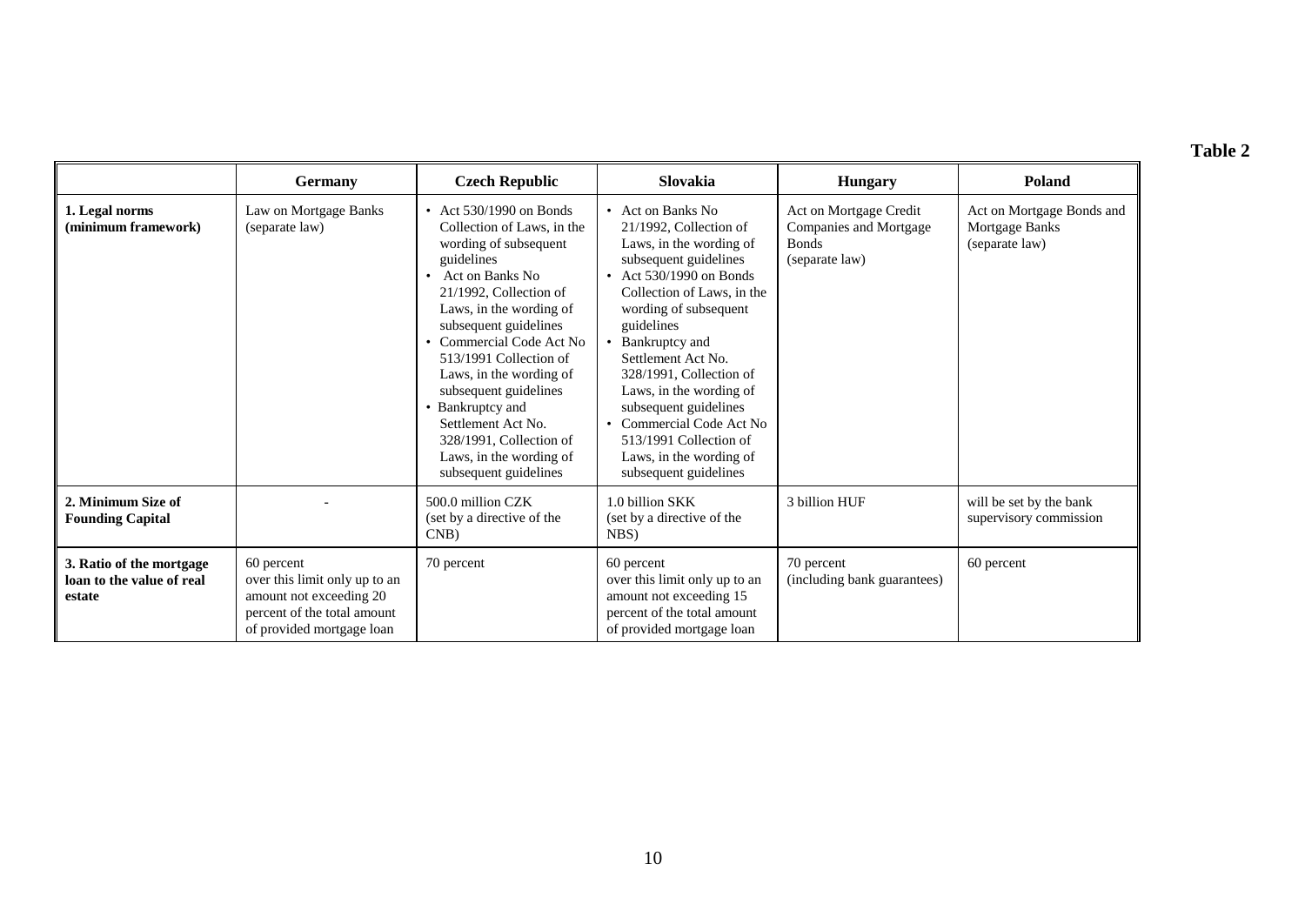|                                                              | <b>Germany</b>                                                                                                                                                                                                                                                                                                                                                                                              | <b>Czech Republic</b>                                                                                               | <b>Slovakia</b>                                                                                                                                                                                                                                                                            | <b>Hungary</b>                                                                                                                                                                                                                                                                                                                                                    | Poland                                                                                                                                                                                                                                                      |
|--------------------------------------------------------------|-------------------------------------------------------------------------------------------------------------------------------------------------------------------------------------------------------------------------------------------------------------------------------------------------------------------------------------------------------------------------------------------------------------|---------------------------------------------------------------------------------------------------------------------|--------------------------------------------------------------------------------------------------------------------------------------------------------------------------------------------------------------------------------------------------------------------------------------------|-------------------------------------------------------------------------------------------------------------------------------------------------------------------------------------------------------------------------------------------------------------------------------------------------------------------------------------------------------------------|-------------------------------------------------------------------------------------------------------------------------------------------------------------------------------------------------------------------------------------------------------------|
| 4. Duration of mortgage<br>loans                             | not specified by law                                                                                                                                                                                                                                                                                                                                                                                        | not specified by law                                                                                                | at least 5 years                                                                                                                                                                                                                                                                           | the share of mortgage loans<br>with a duration of 5 or more<br>years cannot be lower than<br>80 percent from the total<br>portfolio of mortgage loans<br>of the credit company                                                                                                                                                                                    |                                                                                                                                                                                                                                                             |
| 5. Property Assessment for<br>the Needs of Mortgage<br>Loans | Property value used as the<br>basis for a mortgage loan<br>cannot be higher than a<br>conservatively set market<br>price with respect to only<br>permanent properties of the<br>real estate and yield that<br>may be achieved when<br>properly managed. A<br>mortgage bank will<br>formulate instructions<br>pertaining to property<br>assessment, which must be<br>approved by a supervisory<br>authority. | The price of real estate shall<br>be set by mortgage bank that<br>provides the mortgage loan<br>as the usual price. | The price of real estate shall<br>be set by a mortgage bank<br>on the basis of an overall<br>assessment of the real estate.<br>In the assessment, a<br>mortgage bank may only<br>take into account permanent<br>properties and yield that the<br>real estate may bring in the<br>long run. | The methodological<br>principles are defined in<br>legal guidelines of the<br>Hungarian Ministry of<br>Agriculture and the<br>Hungarian Ministry of<br>Finance. In accordance with<br>these guidelines, a mortgage<br>credit company formulates<br>its own guidelines for<br>property assessment, which<br>are subject to approval by a<br>supervisory authority. | Property value assessment to<br>determine its bank mortgage<br>value is proposed with<br>respect to only permanent<br>properties and yields.<br>Assessment rules formulated<br>by a mortgage bank are<br>subject to approval by a<br>supervisory authority. |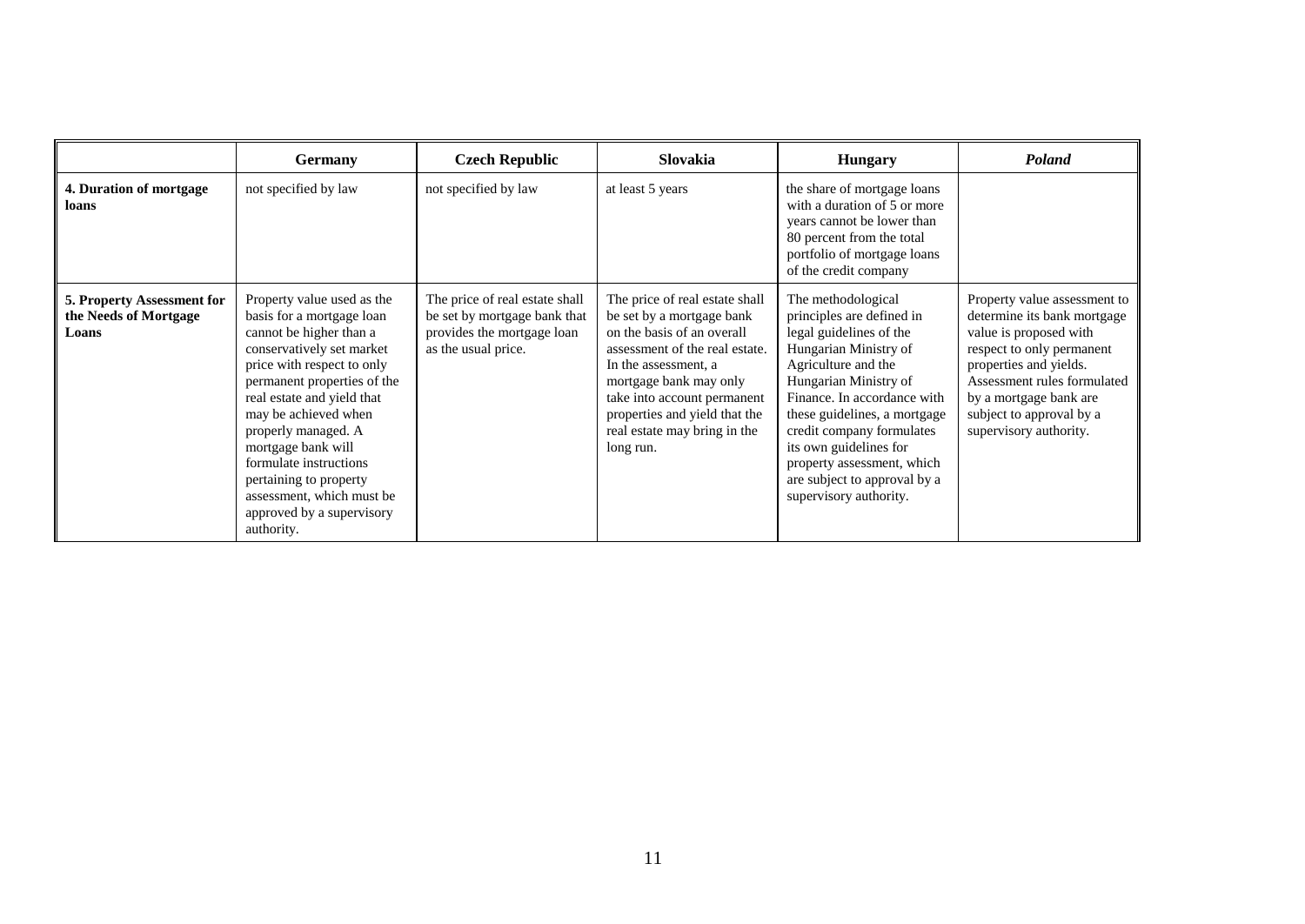|                                             | <b>Germany</b>                                                                                                                                                                                                                                                                                                                                                                                                                                                                                                         | <b>Czech Republic</b>                                                                                                                                                                                                                                                                                                                                                                                                                                                                                                  | Slovakia                                                                                                                                                                                                                                                                                                                                                                                                                                                                                                             | <b>Hungary</b>                                                                                                                                                                                                                                                                                                                                                                                                                                                                                                                | Poland                                                                                                                                                                                                                                                                                                                                                                                                                                                                                                              |
|---------------------------------------------|------------------------------------------------------------------------------------------------------------------------------------------------------------------------------------------------------------------------------------------------------------------------------------------------------------------------------------------------------------------------------------------------------------------------------------------------------------------------------------------------------------------------|------------------------------------------------------------------------------------------------------------------------------------------------------------------------------------------------------------------------------------------------------------------------------------------------------------------------------------------------------------------------------------------------------------------------------------------------------------------------------------------------------------------------|----------------------------------------------------------------------------------------------------------------------------------------------------------------------------------------------------------------------------------------------------------------------------------------------------------------------------------------------------------------------------------------------------------------------------------------------------------------------------------------------------------------------|-------------------------------------------------------------------------------------------------------------------------------------------------------------------------------------------------------------------------------------------------------------------------------------------------------------------------------------------------------------------------------------------------------------------------------------------------------------------------------------------------------------------------------|---------------------------------------------------------------------------------------------------------------------------------------------------------------------------------------------------------------------------------------------------------------------------------------------------------------------------------------------------------------------------------------------------------------------------------------------------------------------------------------------------------------------|
| 6. Features of mortgage<br>bonds            | • only a bank that has a<br>license to perform<br>mortgage transactions<br>may issue mortgage<br>bonds.<br>• mortgage bonds are a<br>specific type of security<br>the name of which is<br>protected by law<br>• they are properly and<br>alternatively covered:<br>- the limit for proper<br>coverage is 60 percent of the<br>value of collateralized<br>property<br>- substitute coverage is<br>limited to 10 percent of the<br>cumulative par value of all<br>mortgage bonds, only by<br>precisely specified assets. | • only a bank that has a<br>license to perform<br>mortgage transactions<br>may issue mortgage<br>bonds.<br>• mortgage bonds are a<br>specific type of security<br>the name of which is<br>protected by law<br>• they are properly and<br>alternatively covered:<br>- the limit for proper<br>coverage is 70 percent of the<br>value of collateralized<br>property<br>- substitute coverage is<br>limited to 10 percent of the<br>cumulative par value of all<br>mortgage bonds, only by<br>precisely specified assets. | • only a bank that has a<br>license to perform<br>mortgage transactions<br>may issue mortgage<br>bonds.<br>• mortgage bonds are a<br>specific type of security<br>the name of which is<br>protected by law<br>they are properly and<br>alternatively covered:<br>- the limit for proper<br>coverage is 60 percent of the<br>value of collateralized<br>property<br>- substitute coverage is<br>limited to 10 percent of the<br>cumulative par value of all<br>mortgage bonds, only by<br>precisely specified assets. | only a bank that has a<br>license to perform<br>mortgage transactions<br>may issue mortgage<br>bonds.<br>mortgage bonds are a<br>$\bullet$<br>specific type of security<br>the name of which is<br>protected by law<br>they are properly and<br>alternatively covered:<br>- the limit for proper<br>coverage is 60 percent of the<br>value of collateralized<br>property<br>- substitute coverage is<br>limited to 10 percent of the<br>cumulative par value of all<br>mortgage bonds, only by<br>precisely specified assets. | • only a bank that has a<br>license to perform<br>mortgage transactions may<br>issue mortgage bonds.<br>· mortgage bonds are a<br>specific type of security<br>the name of which is<br>protected by law<br>• they are properly and<br>alternatively covered:<br>- the limit for proper<br>coverage is 60 percent of the<br>value of collateralized<br>property<br>- substitute coverage is<br>limited to 10 percent of the<br>cumulative par value of all<br>mortgage bonds, only by<br>precisely specified assets. |
| 7. Coverage Register<br>(mortgage register) | A bank must individually<br>record mortgage loans and<br>other assets serving to cover<br>mortgage bonds in a register                                                                                                                                                                                                                                                                                                                                                                                                 | A bank is obliged to keep a<br>separate register of coverage<br>of the par value of mortgage<br>bonds.                                                                                                                                                                                                                                                                                                                                                                                                                 | Mortgage loans and other<br>assets serving to cover<br>mortgage bonds must be<br>individually recorded in a<br>register by the bank<br>(Directive of the Finance)<br>Ministry and the NBS No.<br>16/1997, Collection of<br>Laws)                                                                                                                                                                                                                                                                                     | A bank is obliged to keep a<br>separate register of coverage<br>of the par value of mortgage<br>bonds.                                                                                                                                                                                                                                                                                                                                                                                                                        | A bank is obliged to keep a<br>separate register of coverage<br>of the par value of mortgage<br>bonds.<br>The bank supervisory<br>commission will issue in the<br>form of a directive the<br>design of the coverage<br>register                                                                                                                                                                                                                                                                                     |
| 8. Supervision (inspection)                 | • supervisory authority<br>• mortgage controller and<br>his/her deputy                                                                                                                                                                                                                                                                                                                                                                                                                                                 | • supervisory authority                                                                                                                                                                                                                                                                                                                                                                                                                                                                                                | • supervisory authority<br>• mortgage controller and<br>his/her deputy                                                                                                                                                                                                                                                                                                                                                                                                                                               | supervisory authority<br>mortgage controller and<br>$\bullet$<br>his/her deputy                                                                                                                                                                                                                                                                                                                                                                                                                                               | • supervisory authority<br>• mortgage controller and<br>his/her deputy                                                                                                                                                                                                                                                                                                                                                                                                                                              |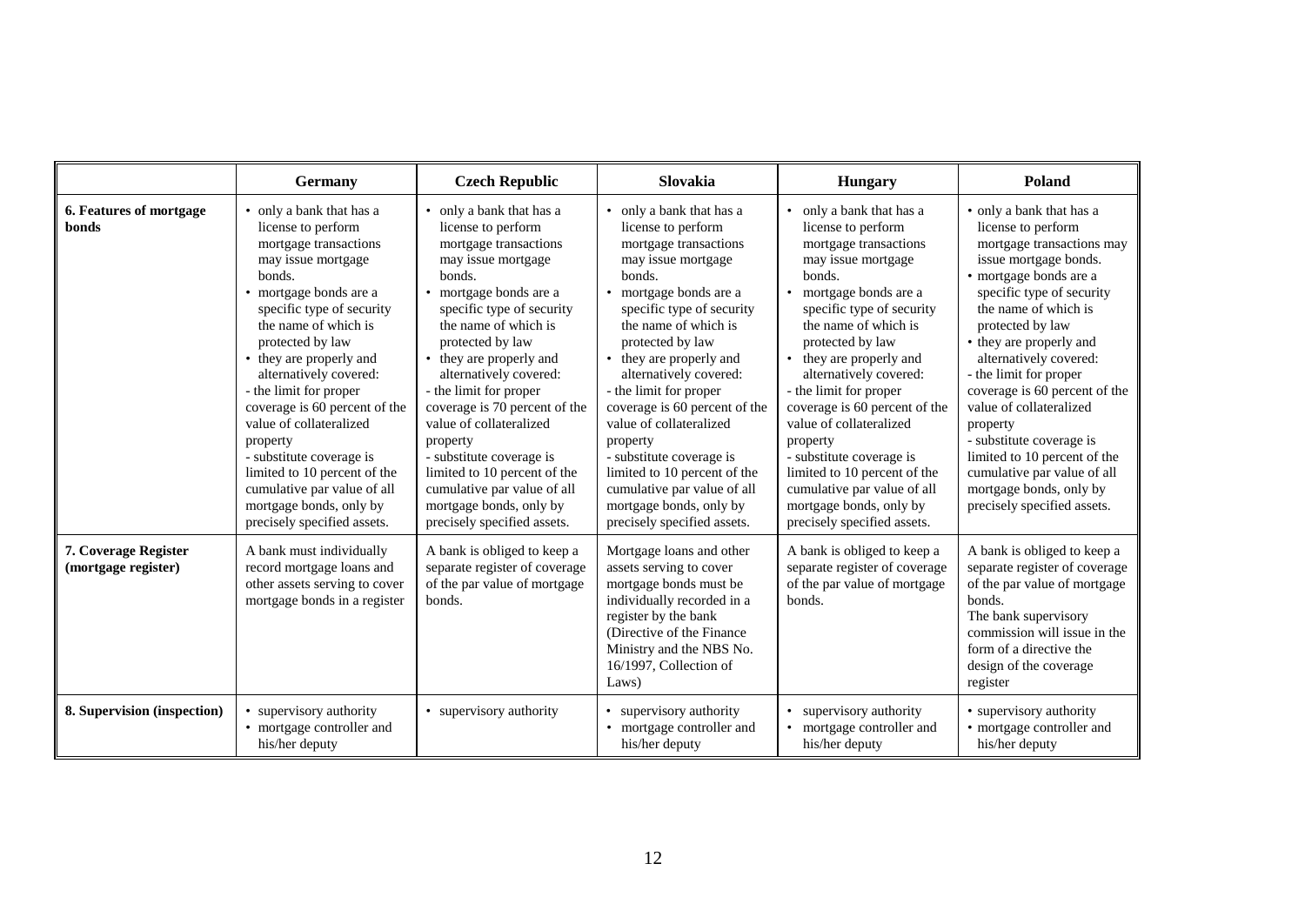|                                        | <b>Total Banks</b> |               |                  |               |         |               |         |               |         |               |          |               |
|----------------------------------------|--------------------|---------------|------------------|---------------|---------|---------------|---------|---------------|---------|---------------|----------|---------------|
|                                        | 12-93              | $\frac{0}{0}$ | 12-94            | $\frac{0}{0}$ | 12-95   | $\frac{0}{0}$ | 12-96   | $\frac{0}{0}$ | 12-97   | $\frac{0}{0}$ | 06-98    | $\frac{0}{0}$ |
| <b>Total Assets</b>                    | 445.445            |               | 505.329          |               | 597.933 |               | 716.596 |               | 718.134 |               | 752.835  |               |
| 1. Loans                               | 260.323            | 58,4          | 252.075          | 49,9          | 274.166 | 45,9          | 314.520 | 43,9          | 303.206 | 42,2          | 303.303  | 40,3          |
| 2. Interbank Assets                    | 108.793            | 24,4          | 122.573          | 24,3          | 128.824 | 21,5          | 149.060 | 20,8          | 160.196 | 22,3          | 191.814  | 25,5          |
| 3. Securities                          | 28.728             | 6,4           | 57.973           | 11,5          | 96.982  | 16,2          | 113.419 | 15,8          | 121.053 | 16,9          | 103.016  | 13,7          |
| incl. T-bills                          | 7.682              | 1,7           | 26.024           | 5,1           | 14.830  | 2,5           | 29.255  | 4,1           | 34.088  | 4,7           | 17.743   | 2,4           |
| <b>Total Liabilities and</b><br>Equity | 445.445            |               | 505.329          |               | 597.933 |               | 716.596 |               | 718.134 |               | 752.835  |               |
| 1. Interbank Liabilities               | 90.328             | 20,3          | 97.823           | 19,4          | 108.449 | 18,1          | 139.797 | 19,5          | 156.605 | 21,8          | 180.038  | 23,9          |
| 2. Deposits                            | 228.260            | 51,2          | 264.251          | 52,3          | 318.447 | 53,3          | 367.186 | 51,2          | 370.441 | 51,6          | 366.871  | 48,7          |
| 3. Securities                          | 1.561              | 0,4           | 3.918            | 0,8           | 9.658   | 1,6           | 18.662  | 2,6           | 18.358  | 2,6           | 17.047   | 2,3           |
| 4. Central Bank                        | 40.843             | 9,2           | 34.766           | 6,9           | 33.441  | 5,6           | 35.041  | 4,9           | 35.607  | 5,0           | 43.832   | 5,8           |
| Accounts                               |                    |               |                  |               |         |               |         |               |         |               |          |               |
| 5. Equity                              | 48.722             | 10,9          | 63.284           | 12,5          | 66.896  | 11,2          | 76.350  | 10,7          | 70.286  | 9,8           | 81.581   | 10,8          |
| <b>Equity Composition</b>              |                    |               |                  |               |         |               |         |               |         |               |          |               |
| 1. Registered Capital                  | 13.221             | 27,1          | 17.673           | 27,9          | 24.036  | 35,9          | 30.040  | 39,3          | 28.062  | 39,9          | 29.910   | 36,7          |
| 2. Reserves and Reserve Funds          | 33.194             | 68,1          | 41.565           | 65,7          | 24.383  | 36,4          | 27.046  | 35,4          | 28.363  | 40,4          | 35.230   | 43,2          |
| 3. Other Funds Created from            | $\boldsymbol{0}$   | 0,0           | $\boldsymbol{0}$ | 0,0           | 12.307  | 18,4          | 13.004  | 17,0          | 10.370  | 14,8          | 10.976   | 13,5          |
| Profit                                 |                    |               |                  |               |         |               |         |               |         |               |          |               |
| 4. Capital Funds                       | $\boldsymbol{0}$   | 0,0           | $\overline{0}$   | 0,0           | 1.620   | 2,4           | 1.962   | 2,6           | 2.095   | 3,0           | 4.252    | 5,2           |
| 5. Retained Earnings                   | 4.398              | 9,0           | 4.046            | 6,4           | 4.550   | 6,8           | 4.298   | 5,6           | 1.441   | 2,1           | $-4.477$ | $-5,5$        |

# **Assets, Liabilities and Equity of Banks in the Slovak Republic (in SKK mil)**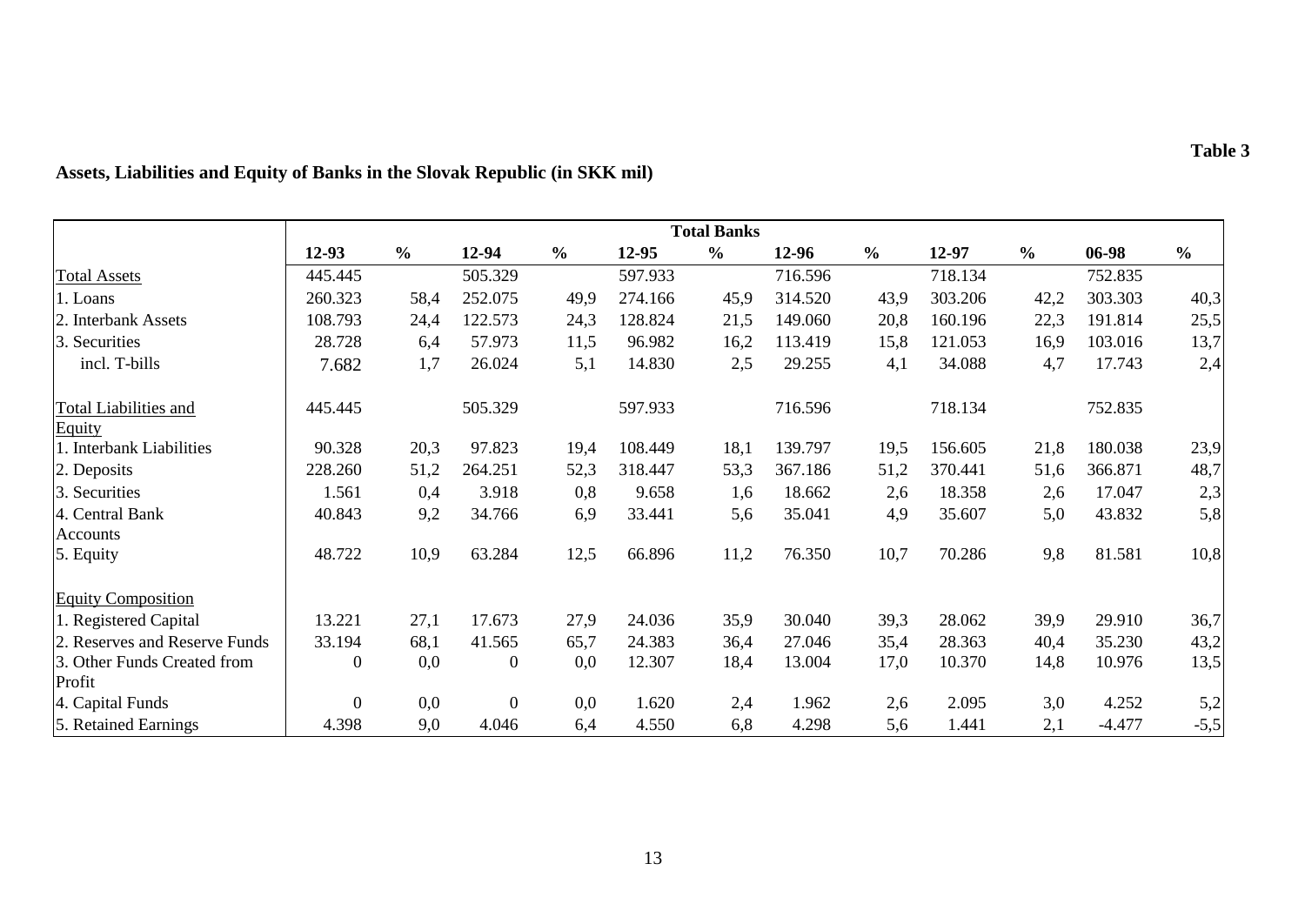|                                     | <b>Domestic Banks</b> |               |          |               |         |               |         |               |         |               |          |               |
|-------------------------------------|-----------------------|---------------|----------|---------------|---------|---------------|---------|---------------|---------|---------------|----------|---------------|
|                                     | $12 - 93$             | $\frac{6}{6}$ | 12-94    | $\frac{0}{0}$ | 12-95   | $\frac{6}{9}$ | 12-96   | $\frac{6}{9}$ | 12-97   | $\frac{1}{2}$ | 06-98    | $\frac{6}{9}$ |
| <b>Total Assets</b>                 | 403.291               |               | 456.313  |               | 536.470 |               | 639.622 |               | 637.582 |               | 657.282  |               |
| 1. Loans                            | 237.387               | 58,9          | 223.866  | 49,1          | 241.638 | 45,0          | 284.283 | 44,4          | 274.325 | 43,0          | 289.732  | 44,1          |
| 2. Interbank Assets                 | 100.827               | 25,0          | 115.537  | 25,3          | 117.601 | 21,9          | 120.058 | 18,8          | 124.930 | 19,6          | 124.226  | 18,9          |
| Securities<br>13.                   | 27.949                | 6,9           | 53.412   | 11,7          | 90.459  | 16,9          | 108.029 | 16,9          | 116.410 | 18,3          | 98.132   | 14,9          |
| incl. T-bills                       | 7.183                 | 1,8           | 23.105   | 5,1           | 14.800  | 2,8           | 27.945  | 4,4           | 33.308  | 5,2           | 17.435   | 2,7           |
| <b>Total Liabilities and Equity</b> | 403.291               |               | 456.313  |               | 536.470 |               | 639.622 |               | 637.582 |               | 657.282  |               |
| 1. Interbank Liabilities            | 77.648                | 19,3          | 81.725   | 17,9          | 89.711  | 16,7          | 104.647 | 16,4          | 114.425 | 17,9          | 121.416  | 18,5          |
| 2. Deposits                         | 213.442               | 52,9          | 245.116  | 53,7          | 292.365 | 54,5          | 345.349 | 54,0          | 350.170 | 54,9          | 347.313  | 52,8          |
| 3. Securities                       | 1.414                 | 0,4           | 2.766    | 0,6           | 5.278   | 1,0           | 14.229  | 2,2           | 15.221  | 2,4           | 14.129   | 2,1           |
| 4. Central Bank Accounts            | 39.043                | 9,7           | 34.702   | 7,6           | 33.441  | 6,2           | 34.926  | 5,5           | 35.466  | 5,6           | 43.722   | 6,7           |
| 5. Equity                           | 43.084                | 10,7          | 54.078   | 11,9          | 59.479  | 11,1          | 65.364  | 10,2          | 59.155  | 9,3           | 70.572   | 10,7          |
| <b>Equity Composition</b>           |                       |               |          |               |         |               |         |               |         |               |          |               |
| 1. Registered Capital               | 12.650                | 29,4          | 16.886   | 31,2          | 20.231  | 34,0          | 23.469  | 35,9          | 23.007  | 38,9          | 25.593   | 36,3          |
| 2. Reserves and Reserve Funds       | 28.235                | 65,5          | 34.695   | 64,2          | 21.791  | 36,6          | 22.838  | 34,9          | 22.996  | 38,9          | 30.367   | 43,0          |
| 3. Other Funds Created from Profit  | $\theta$              | 0,0           | $\Omega$ | 0,0           | 12.282  | 20,6          | 12.977  | 19,9          | 10.287  | 17,4          | 10.964   | 15,5          |
| 4. Capital Funds                    | $\Omega$              | 0,0           | $\Omega$ | 0,0           | 1.620   | 2,7           | 1.962   | 3,0           | 2.095   | 3,5           | 4.252    | 6,0           |
| 5. Retained Earnings                | 2.199                 | 5,1           | 2.497    | 4,6           | 3.555   | 6,0           | 4.119   | 6,3           | 1.320   | 2,2           | $-4.611$ | $-6,5$        |

# **Assets, Liabilities and Equity of Banks in the Slovak Republic (in SKK mil)**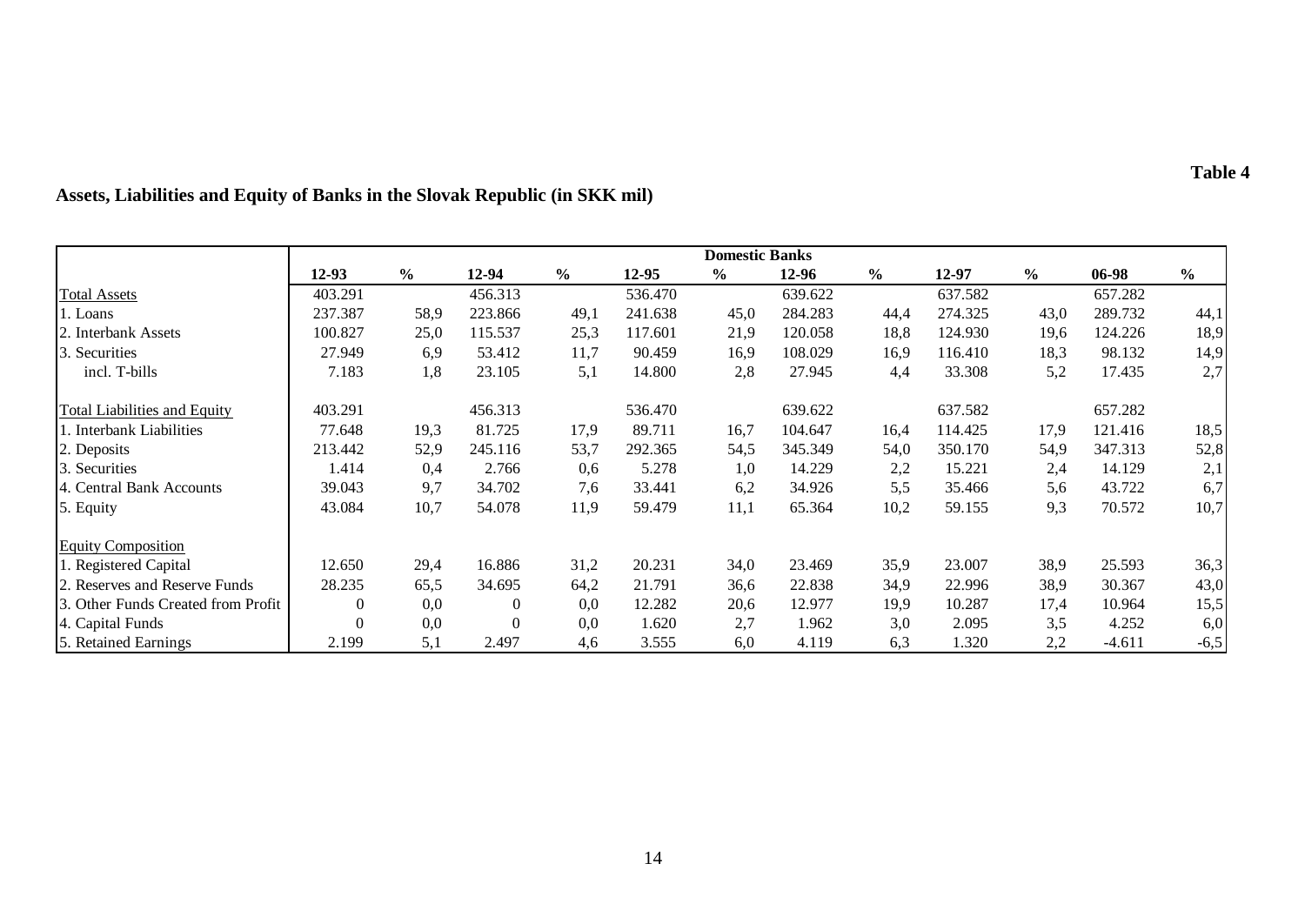|                                     |                | <b>Foreign Banks Branches</b> |              |               |                |               |          |               |          |               |          |               |
|-------------------------------------|----------------|-------------------------------|--------------|---------------|----------------|---------------|----------|---------------|----------|---------------|----------|---------------|
|                                     | $12-93$        | $\frac{6}{6}$                 | $12 - 94$    | $\frac{6}{6}$ | 12-95          | $\frac{6}{9}$ | $12-96$  | $\frac{0}{0}$ | 12-97    | $\frac{0}{0}$ | 06-98    | $\frac{6}{6}$ |
| <b>Total Assets</b>                 | 42.154         |                               | 49.016       |               | 61.463         |               | 76.974   |               | 80.552   |               | 95.554   |               |
| 1. Loans                            | 22.936         | 54,4                          | 28.209       | 57,6          | 32.528         | 52,9          | 30.237   | 39,3          | 28.881   | 35,9          | 13.571   | 14,2          |
| 2. Interbank Assets                 | 7.966          | 18,9                          | 7.036        | 14,4          | 11.223         | 18,3          | 29.002   | 37,7          | 35.266   | 43,8          | 67.588   | 70,7          |
| Securities<br>3.                    | 779            | 1,8                           | 4.561        | 9,3           | 6.523          | 10,6          | 5.390    | 7,0           | 4.643    | 5,8           | 4.884    | 5,1           |
| incl. T-bills                       | 499            | 1,2                           | 2.919        | 6,0           | 30             | 0,0           | 1.310    | 1,7           | 780      | 1,0           | 308      | 0,3           |
| <b>Total Liabilities and Equity</b> | 42.154         |                               | 49.016       |               | 61.463         |               | 76.974   |               | 80.552   |               | 95.554   |               |
| 1. Interbank Liabilities            | 12.680         | 30,1                          | 16.098       | 32,8          | 18.738         | 30,5          | 35.150   | 45,7          | 42.180   | 52,4          | 58.622   | 61,3          |
| 2. Deposits                         | 14.818         | 35,2                          | 19.135       | 39,0          | 26.082         | 42,4          | 21.837   | 28,4          | 20.271   | 25,2          | 19.559   | 20,5          |
| 3. Securities                       | 147            | 0,3                           | 1.152        | 2,4           | 4.380          | 7,1           | 4.433    | 5,8           | 3.137    | 3,9           | 2.917    | 3,1           |
| 4. Central Bank Accounts            | 1.800          | 4,3                           | 64           | 0,1           | $\overline{0}$ | 0,0           | 115      | 0,1           | 141      | 0,2           | 111      | 0,1           |
| 5. Equity                           | 5.638          | 13,4                          | 9.206        | 18,8          | 7.417          | 12,1          | 10.986   | 14,3          | 11.131   | 13,8          | 11.010   | 11,5          |
| <b>Equity Composition</b>           |                |                               |              |               |                |               |          |               |          |               |          |               |
| 1. Registered Capital               | 571            | 10,1                          | 787          | 8,5           | 3.805          | 51,3          | 6.571    | 59,8          | 5.055    | 45,4          | 4.317    | 39,2          |
| 2. Reserves and Reserve Funds       | 4.959          | 88,0                          | 6.870        | 74,6          | 2.592          | 34,9          | 4.208    | 38,3          | 5.368    | 48,2          | 4.863    | 44,2          |
| 3. Other Funds Created from Profit  | $\theta$       | 0,0                           | $\mathbf{0}$ | 0,0           | 25             | 0,3           | 27       | 0,2           | 83       | 0,7           | 12       | 0,1           |
| 4. Capital Funds                    | $\overline{0}$ | 0,0                           | $\theta$     | 0,0           | $\theta$       | 0,0           | $\Omega$ | 0,0           | $\Omega$ | 0,0           | $\theta$ | 0,0           |
| 5. Retained Earnings                | 2.199          | 39,0                          | 1.549        | 16,8          | 995            | 13,4          | 179      | 1,6           | 121      | 1,1           | 134      | 1,2           |

# **Assets, Liabilities and Equity of Banks in the Slovak Republic (in SKK mil)**